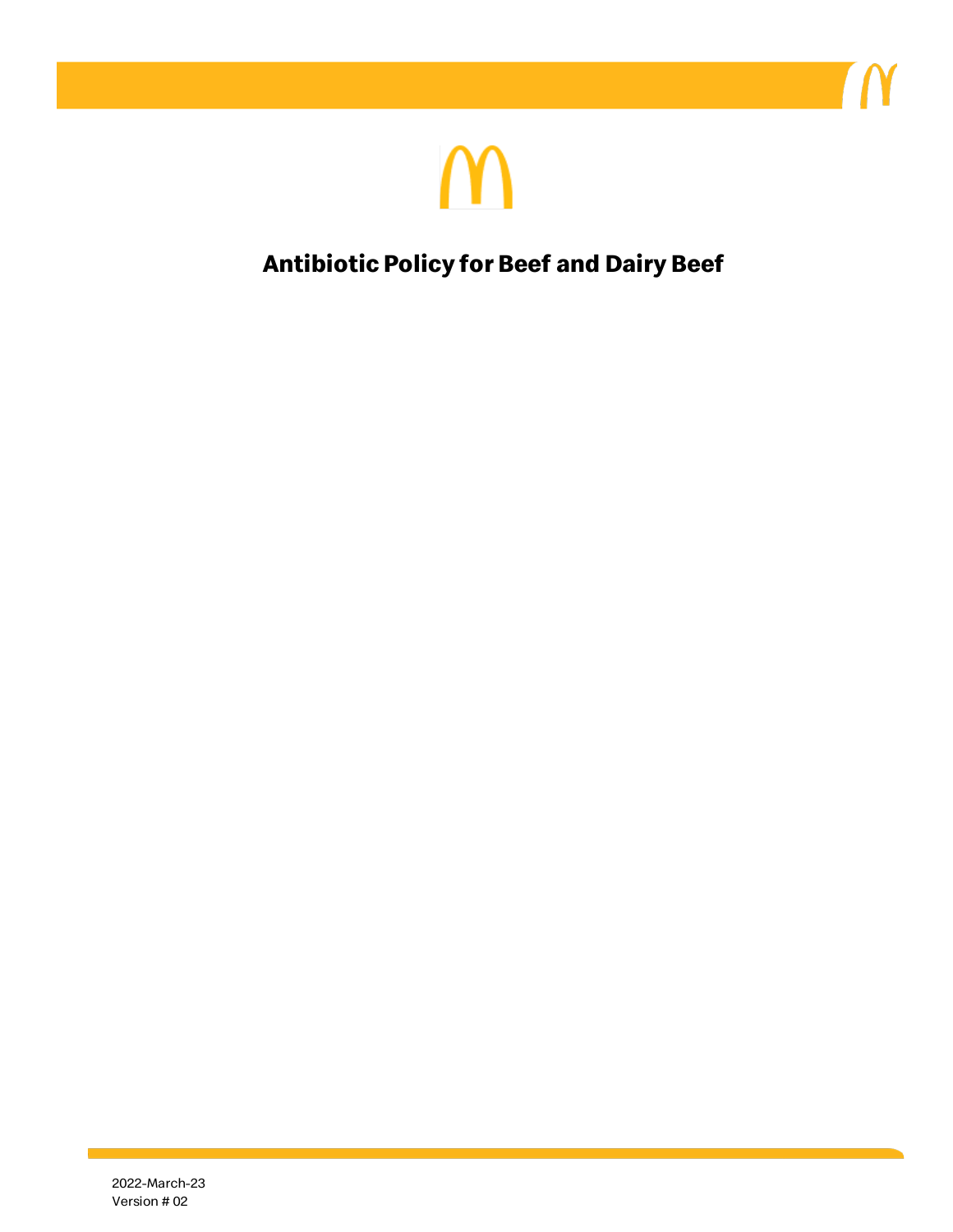

## **Revision History:**

| Date          | Revision # | Page (s)                              | Description of change(s)                                                                                                                                                                                                                                          | Superseded Document    |
|---------------|------------|---------------------------------------|-------------------------------------------------------------------------------------------------------------------------------------------------------------------------------------------------------------------------------------------------------------------|------------------------|
| 2022-March-23 | 2.0        | 3, Purpose                            | Removed the reference to our Top 10<br>sourcing markets, as our purchasing<br>changes year after year. Our focus will<br>remain on the market soutlined in 2018<br>(Australia, New Zealand, France, Germany,<br>Ireland, Poland, UK, Canada, USA, and<br>Brazil). | 1.2 - 2018-December-07 |
|               |            | 6, Timelines<br>and<br>Implementation | Added 2022 Policy Progress, Revised<br><b>Commitment and Next Steps</b>                                                                                                                                                                                           |                        |

| Document Name:    | McDonald's Global Antibiotic Policy for Beef and Dairy Beef                            |  |  |
|-------------------|----------------------------------------------------------------------------------------|--|--|
| Version and Date: | $2.0 - 2022$ -March-23                                                                 |  |  |
| Replaces:         | $1.2 - 2018$ -December-07                                                              |  |  |
| Document Number:  | P-GSCS-003                                                                             |  |  |
| Author/Owner:     | Global Quality Systems, Global Sustainable Sourcing and Global Strategic Sourcing Food |  |  |
| horized by:       | Global Food Safety & Ouality Systems Officer                                           |  |  |

#### © 2022 McDonald's

#### **Confidential and Proprietary Information**

This document is for the exclusive use of employees and licensees of the McDonald's System and by authorized third parties for the benefit of McDonald's and its licensees. This material may not be copied and otherwise reproduced, distributed, or disclosed to others without the express written consent of McDonald's. ANY UNAUTHORIZED USE OR COPYING OF THIS MATERIAL MAY LEAD TO CIVIL AND CRIMINAL PROSECUTION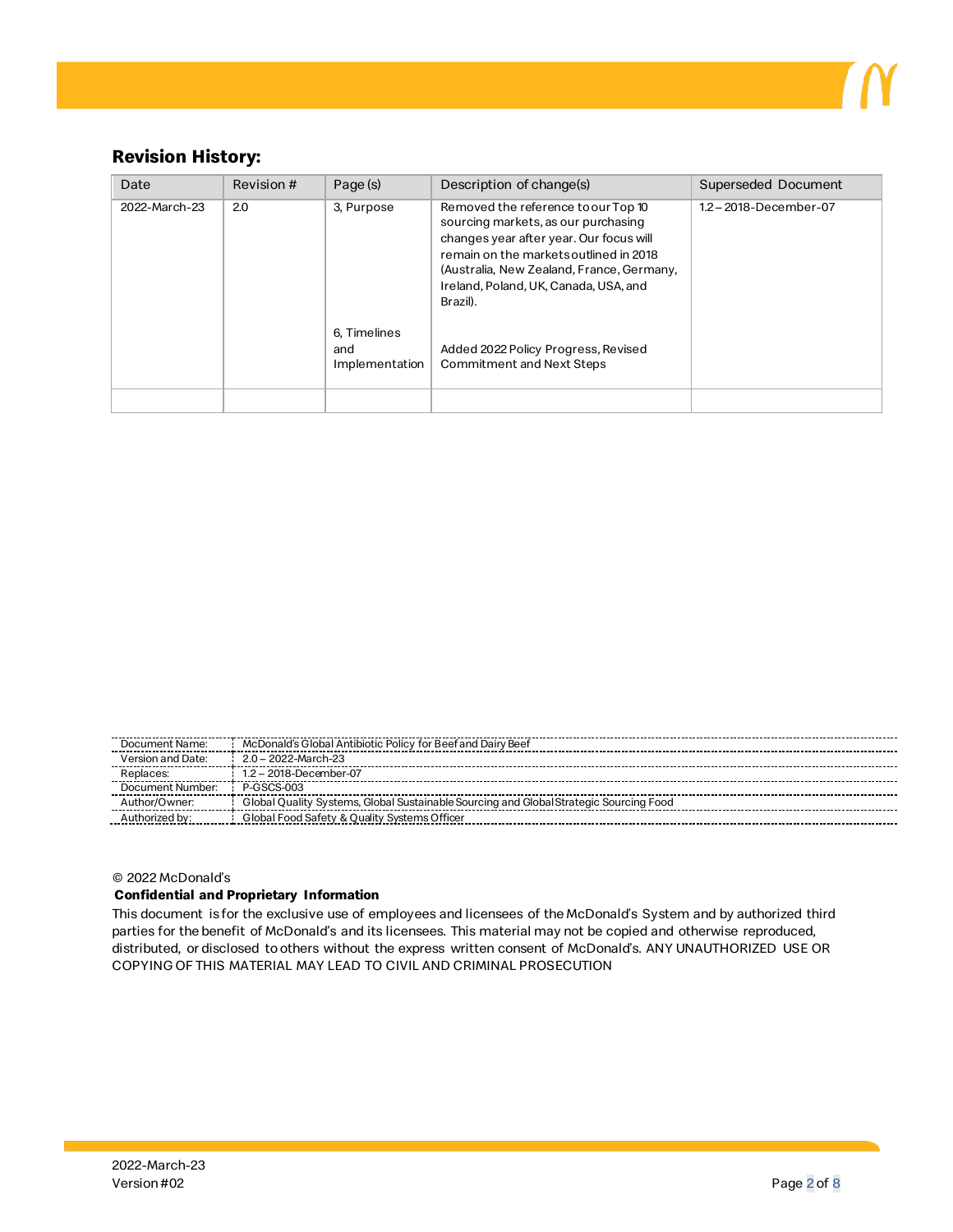

## **Purpose**

**This Policy identifies McDonald's expectations and anticipated implementation plans for McDonald's Antibiotic Use Policy for beef and dairy beef, focusing on the following beef sourcing countries:** *Australia, New Zealand, France, Germany, Ireland, Poland, UK, Canada, USA, and Brazil***, while ensuring compliance with local laws and regulations are met. These expectations are based on McDonald's Global Vision for Antibiotic Stewardship in Food Animals (VAS) issued in 2017, and the World Health Organization (WHO)Guidelines on Use of Medically Important Antimicrobials in Food Producing Animals1 . McDonald's reserves the right to periodically update the VAS and this Policy.**

McDonald's takes great pride in serving its customers around the world every day with safe, quality products that it strives to ensure are socially, environmentally, and economically sustainable. The ability of System Suppliers to consistently deliver safe and quality products that meet McDonald's requirements, as well as all applicable laws and regulations is of critical importance to the continued success of the McDonald's System.

McDonald's recognizes that antibiotic use is under continuous review by scientists, regulatory bodies, and non-profit organizations worldwide. As acknowledged by World Health Organization Guidelines on Use of Medically Important Antimicrobials in Food Producing Animals (Policy Brief November 2017), "*overuse and misuse of antibiotics in animals and humans is contributing to the raising threat of antibiotic resistance."*Globally, McDonald's position on antibiotic use is one of responsible use, where effective treatment includes selection of the narrowest spectrum antibiotic based upon identification of causes and associated susceptibility pattern/profile.

Macrolide antibiotics are considered Critically Important for human medicine by WHO and will be subject to the use restrictions outlined in this policy. We have considered the European Medicines Agency position on the use of Macrolide antibiotics and the associate risk assessment resulting in a classification of low/limited risk to public health. With evidence continuing to emerge specific to Macrolide antibiotics, this policy follows the WHO classification. Therefore, in line with this policy, the use of Macrolide antibiotics may be permitted based upon the advice of a qualified veterinarian and informed by susceptible testing if no other drug is available to treat infected animals.

Aligned with responsible use, McDonald's is committed to reducing the need for antibiotics in food animal production, and prefers raw materials supplied through progressive farming practices including, but not limited to:

- Preventive medicine strategies
- Farm hygiene practices
- Animal husbandry and vaccination programs

As one of the world's largest food companies we will use our scale for good, partnering with industries in transparent conversation to advance practices related to use of antibiotics and susceptibility testing.

*1. [http://www.who.int?foodsafety/areas\\_work/antimicrobial-resistance/cia\\_guidelines/en/](http://www.who.int/?foodsafety/areas_work/antimicrobial-resistance/cia_guidelines/en/)*

2022-March-23 Version #02 Page 3 of 8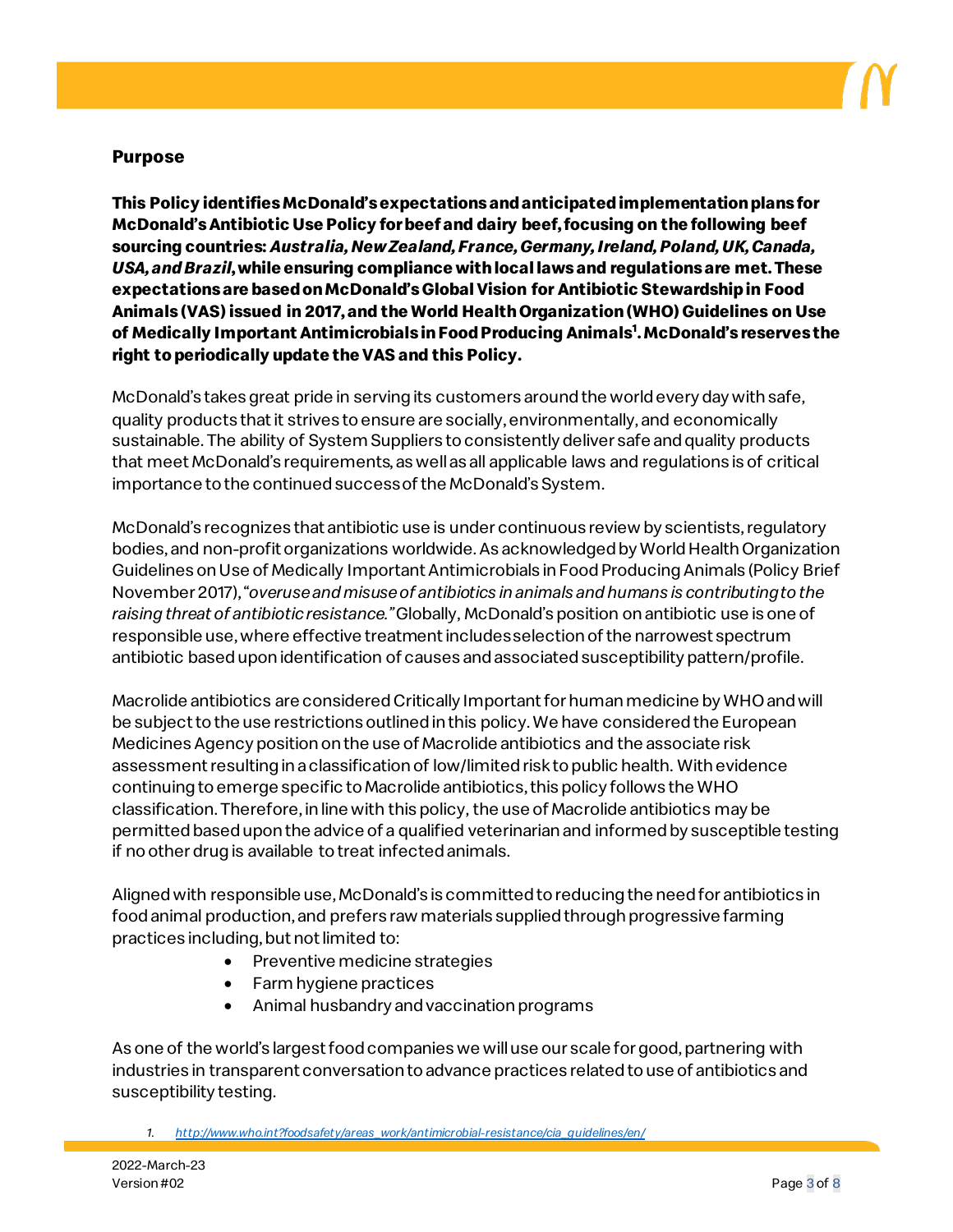

Building upon the VAS, the following principles further shaped the development of this Policy.

- Producers, veterinary professionals, and the biopharmaceutical industry share a responsibility for proactively developing and implementing effective "preventive medicine" strategies to reduce, and where possible eliminate the need for antibiotic use.
- Animal health and welfare is our primary objective, and we require those responsible for the care of animals entering our supply chain to treat sick animals.
- When antibiotics are prescribed by a veterinarian, McDonald's global position is one of responsible use, informed by resistance monitoring and susceptibility testing
- McDonald's will encourage producers to adopt a tiered approach to antibiotic use; the lowest importance human drugs ranked as the first choice, and Highest Priority Critically Important Antibiotics restricted to last choice.

### **Policy Requirements for Antibiotic Reduction in McDonald's Supply Chain**

This Policy refers to categories of antibiotics as defined by the World Health Organizations list of Critically Important Antimicrobials for Human Medicine (WHO CIA list). This Policy is further shaped by McDonald's strategy of responsible use supported by the 3 R's framework - Refine, Reduce and Replace.

This Policy for antibiotic use in beef and dairy beef establishes the following in furtherance of the principles outlined in VAS version 2.1, 16 August 2017:

- Adopting a tiered approach, antibiotics defined by the WHOas medically important antimicrobials and further defined in the WHO Critically Important Antimicrobials for Human Medicine 5<sup>th</sup> revision<sup>2</sup> and while administered at the last finishing farm, dairy, or feed lot for prior to slaughter, the following would apply:
	- 1. Use of Antibiotics, defined by WHO as Medically important antibiotics for human medicine, are not permitted for the purpose of *growth promotion*in food-producing animals in McDonald's Supply Chain.
	- 2. Routine use of medically important antibiotics for prevention of disease is not permitted. Medically important antibiotics for human medicine are not permitted for the prevention of infectious diseases in food-producing animals in McDonald's Supply Chain except in the following narrowly defined non-routine situation: Based upon the determination of a qualified veterinarian familiar withthe disease history in the herd, non-routine prevention uses may be permitted if there is a high risk of contraction of a particular infectious disease. If use is deemed necessary, antibiotic selection should start with those antibiotics of least importance for human health and ladder up to important, then highly important and then critically important in human medicine according to WHO CIA list.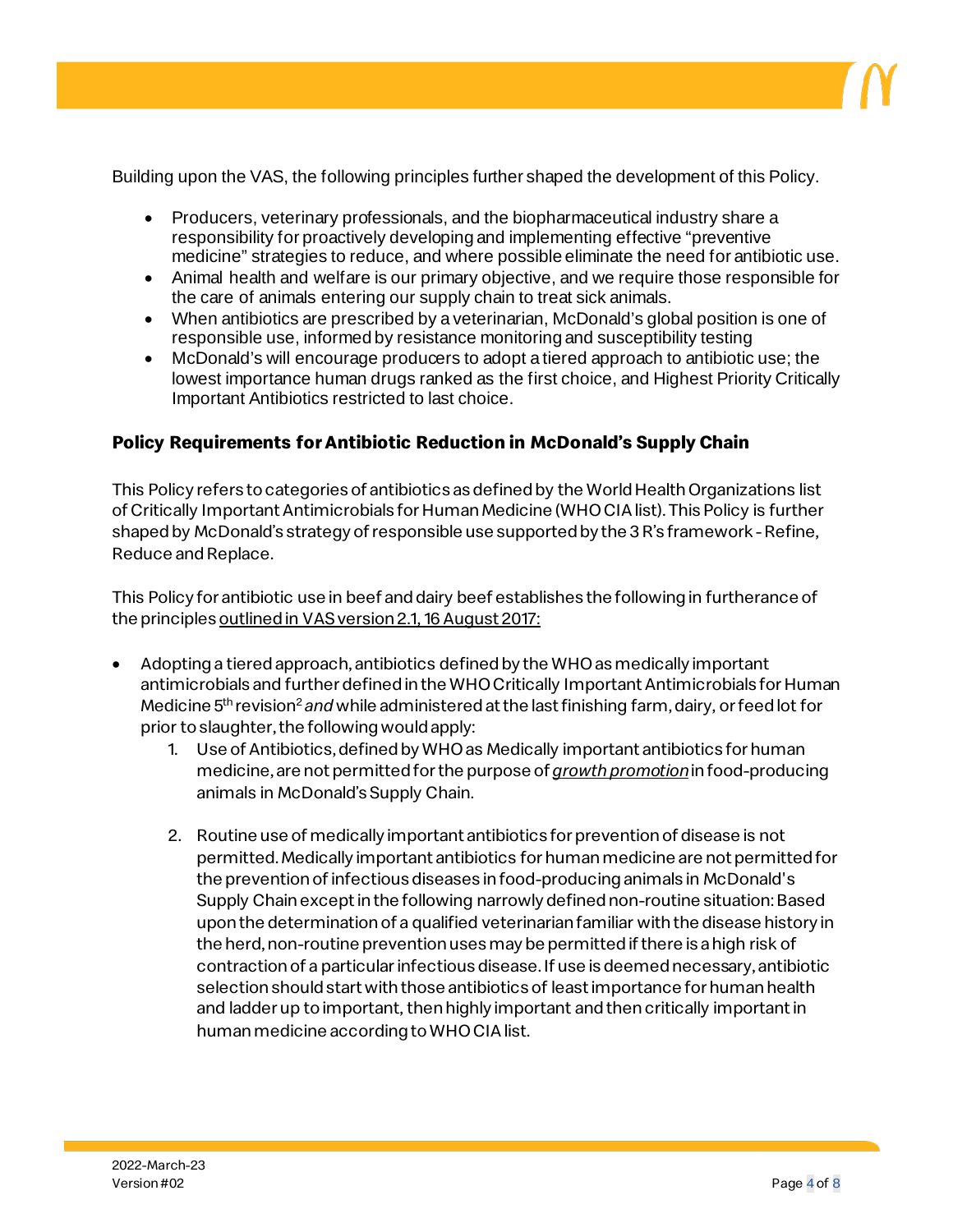- 3. Critically Important antibiotics for human medicine are not permitted for the *control and/or treatment* of the dissemination of a clinically diagnosed infectious disease identified within a group of food-producing animals in McDonald's Supply Chain. Allowances can be made for the immediate treatment of animals exhibiting clinical signs as defined by the case definition leading to a clinical diagnosis as prescribed by a qualified veterinarian who deems that the critically important antimicrobial is the bestoption. Routine surveillance based on culture and sensitivity testing should be conducted on farms in McDonald's Supply Chain when using Medically Important antibiotics, as these tests can provide important epidemiological information on the specific bacteria present on the farm, and as one clinical case may very likely lead to another, future treatment of additional clinical cases will be better informed. Where critically or medically important antibiotics are used for the prevention, treatment and/or control of clinical disease, the veterinary herd health plan should be reviewed and adjusted to employ tailored preventative strategies that will reduce the need for future treatments.
- 4. Application of 1-3 above is expected to result in an overall reduction in the use of medically important antibiotics for human medicine in food-producing animals in McDonald's Supply Chain.
- Medically important antibiotics that are not currently approved for use in food animal production are not permitted in McDonald's Supply Chain.
- Any new class of antibiotics or new antimicrobial combination developed for humans will be treated the same as those *Critically Important for human medicine*unless otherwise classified by the WHO.
- When antibiotic use in food animals is deemed necessary, it must follow the guidance provided by the attending herd veterinarian and a veterinarian-developed herd health plan. When used, antibiotics will be used in accordance with label and veterinary direction for dose, duration, route, frequency, withholding period and withdrawal times.

Additionally, Ionophores such as Lasalocid and Monensin are categorized by the World Organization for Animal Health (OIE) as "essential for animal health" because they are used to control intestinal parasitic coccidiosis, (Eimeria spp.) where there are few or no alternatives available. Coccidiostats are not considered antibiotics of medical importance to human health and have not been linked to the development of resistance to medically important antibiotics in bacteria that cause diseases in humans, and they are not used in human medicine. Continued use of Ionophores and Coccidiostats is permissible, subject to applicable laws and regulations.

- **Disease Treatment:** Drug administered to animals exhibiting clinical signs of disease
- **Disease Control:** Drug administered to a group of animals when a proportion of the animals in the group exhibit clinical signs of disease
- **Disease Prevention**: Drug administered to a group of animals, none of which are exhibiting clinical signs of disease, in a situation where disease is likely to occur if the drug is not administered.<br>2[. http://www.who.int/entity/foodsafety/publications/cia2017.pdf](http://www.who.int/entity/foodsafety/publications/cia2017.pdf)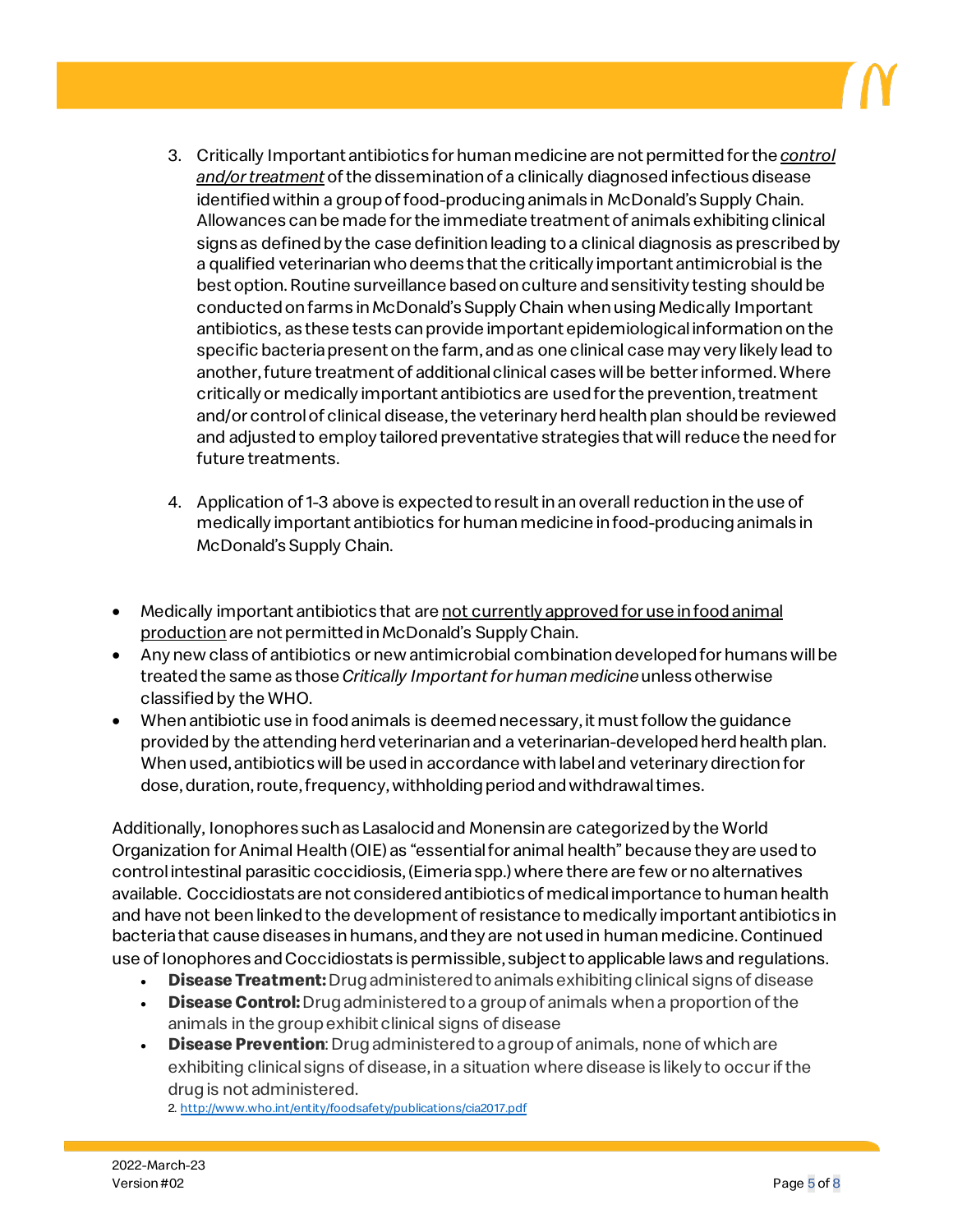## **IMPLEMENTATION and TIMELINES**

### **2018 Strategy**

McDonald's will establish regional pilot tests to begin the implementation of this Policy. These pilots will be inclusive of the diversity of the food animal production systems that exist across our supply chain and will help further develop this, Policy. These pilot tests will establish a baseline use of medically important antibiotics in each market, and they will inform how we embed our requirements for Refine, Reduce and Replace into our beef sustainability strategy while we continue to gain a deeper understanding of the impacts on animal health and production associated with antibiotic use reduction in the beef and dairy beef supply chains.

Implementation criteria and anticipated timelines are as follows and subject to modification as we learn more from our pilot tests.

- By December 2018, we will collaborate with producers in our supply chain to establish pilots in each of our top ten beef sourcing markets (Australia, New Zealand, France, Germany, Ireland, Poland, UK, Canada, USA, and Brazil).
- By the end of 2020, we will establish market-specific reduction targets for medically important antibiotics, based on our pilot findings.

• Starting in 2022 –we will be reporting progress against antibiotic reduction targets across our top 10 beef sourcing markets.

#### **2022 Policy Progress**

- We conducted global pilot tests, working with producers and suppliers, to inform market-specific baseline antibiotic use from commercial feedlots, small farm operations, and dairies. Our efforts focused on Australia, Brazil, Canada, France, Germany, Ireland, New Zealand, Poland, the U.K., and the U.S. markets, which represented our top 10 beef sourcing markets and accounted for over 82% of our global beef supply chainas of the end of 2020.
- While our policy maintains focus onthe overall reduction of medically important antibiotics – as defined by the WHO, aligned with the One Health approach and the 3 R's (Reduce, Refine and Replace) –where appropriate and measurable, due to COVID related delays and knowledge gained along the way, we are evolving our plan with approaching targets.

#### **Revised 2022 Commitment**

• In collaboration with our suppliers, producers, and farmer partners, we will establish market-appropriate targets for the responsible use of medically important antibiotics as defined by the WHO - in our beef supply chain.

#### **Our Next Steps**

- Starting in 2022, we will collaborate with industry leaders, academics, suppliers, and experts to refine our targets and measurement capabilities to help shape a path froward, with further updates anticipated in late 2022.
- Following this engagement, the results from our pilots will be used to inform targets for responsible antibiotic use in our beef supply chain.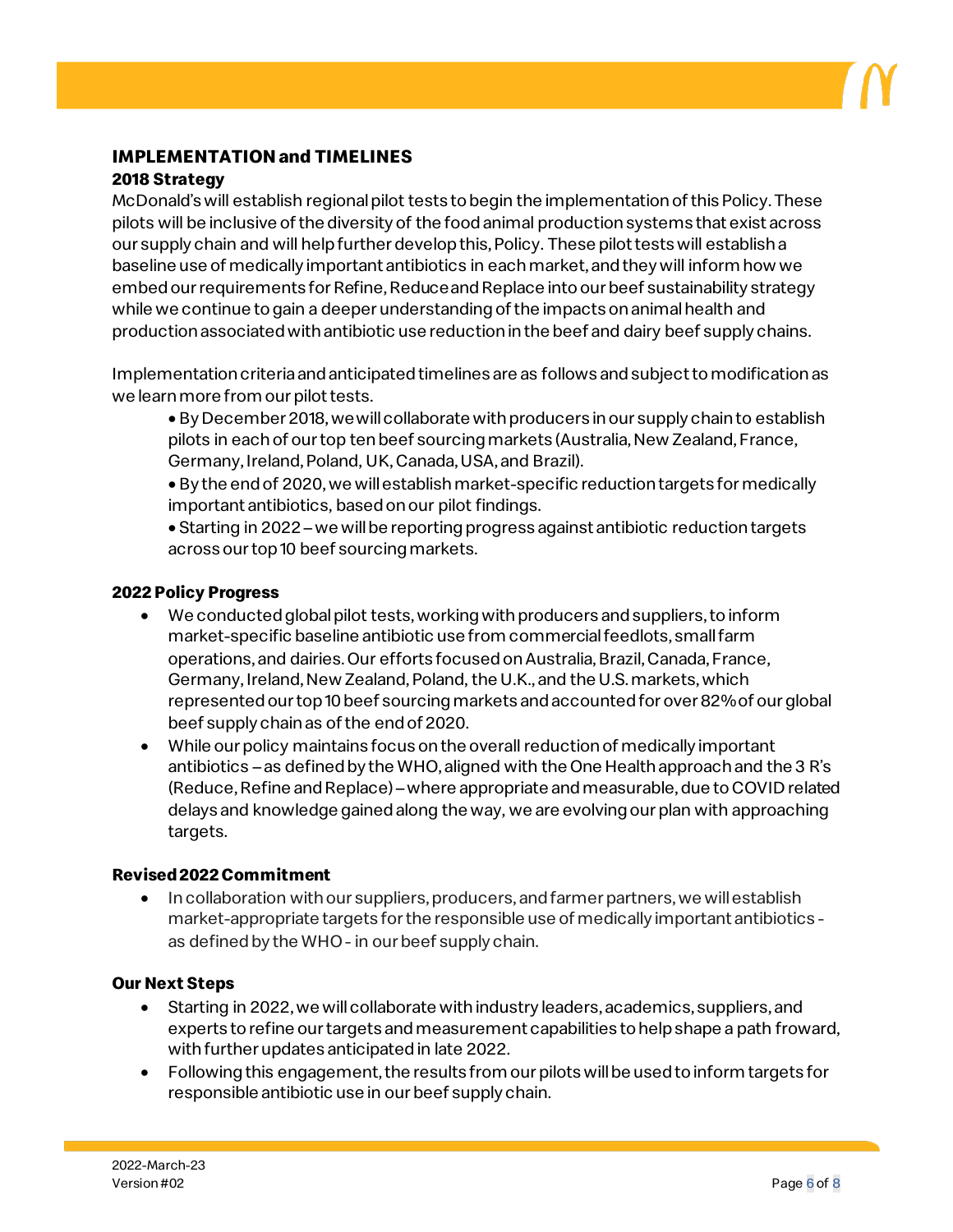

# **PRINCIPLES A Commitment to Refine – Reduce - Replace**

The 3 R's is a framework for antimicrobial stewardship in veterinary medicine and agriculture. This framework promotes practical and evidence-based solutions to "refine, reduce and ultimately replace" the use of antibiotics, and is sufficiently flexible to allow tailored stewardship programs to be developed for individual species, production systems and farms across the world.

- *Refine means refining the use of antibiotics in animal agriculture, by ensuring the responsible and informed selection and correct administration of antibiotics to animals that have a clinical indication for treatment.* 
	- o Veterinary education and oversight
	- $\circ$  Antibiotic use compliance per valid herd health management systems that are 3<sup>rd</sup> party audited
	- o Sharing successful best practice strategies resulting in the reduction of all antibiotic use
	- o Partnership with technology providers and progressive producers to support the development of automated systems (Vision Systems) that can anticipate sick animals based on behavior patterns improving case definition and outcomes
	- o First using those antibiotics of least importance to human medicine
	- o Identifying appropriate benchmarking measures that include use, antibiotic concentration and the inclusion of additional key variables based on cattle assessment and antibiotic resistance
- *Reduce means reducing the annual usage of antibiotics in animal agriculture, while preserving animal health and welfare. Outcome of a successful reduction strategy could include the reduction of antibiotic resistance to target and foodborne pathogens in the beef supply chain and could also include maintaining resistance at low levels if that is the case in the local market.* 
	- o Monitoring, reporting and therapy adjustment to target pathogen antibiotic resistance
	- o Preventive medicine programs that decrease the need for herd level treatments or methaphylaxis
- *Replace means, replacing some of the antibiotics used in animal agriculture, with evidencebased and sustainable solutions to prevent diseases and protect animal health and welfare, such as vaccination and improved farm management and animal husbandry practices. This may include:*
	- o Replacement of treating Bovine Respiratory Disease (BRD) with more sustainable alternatives
	- o Non-antibiotic or alternate technologies that replace antibiotic use in current cattle production systems
		- **•** Direct fed microbials
		- Vaccination programs
		- **Immunomodulators**